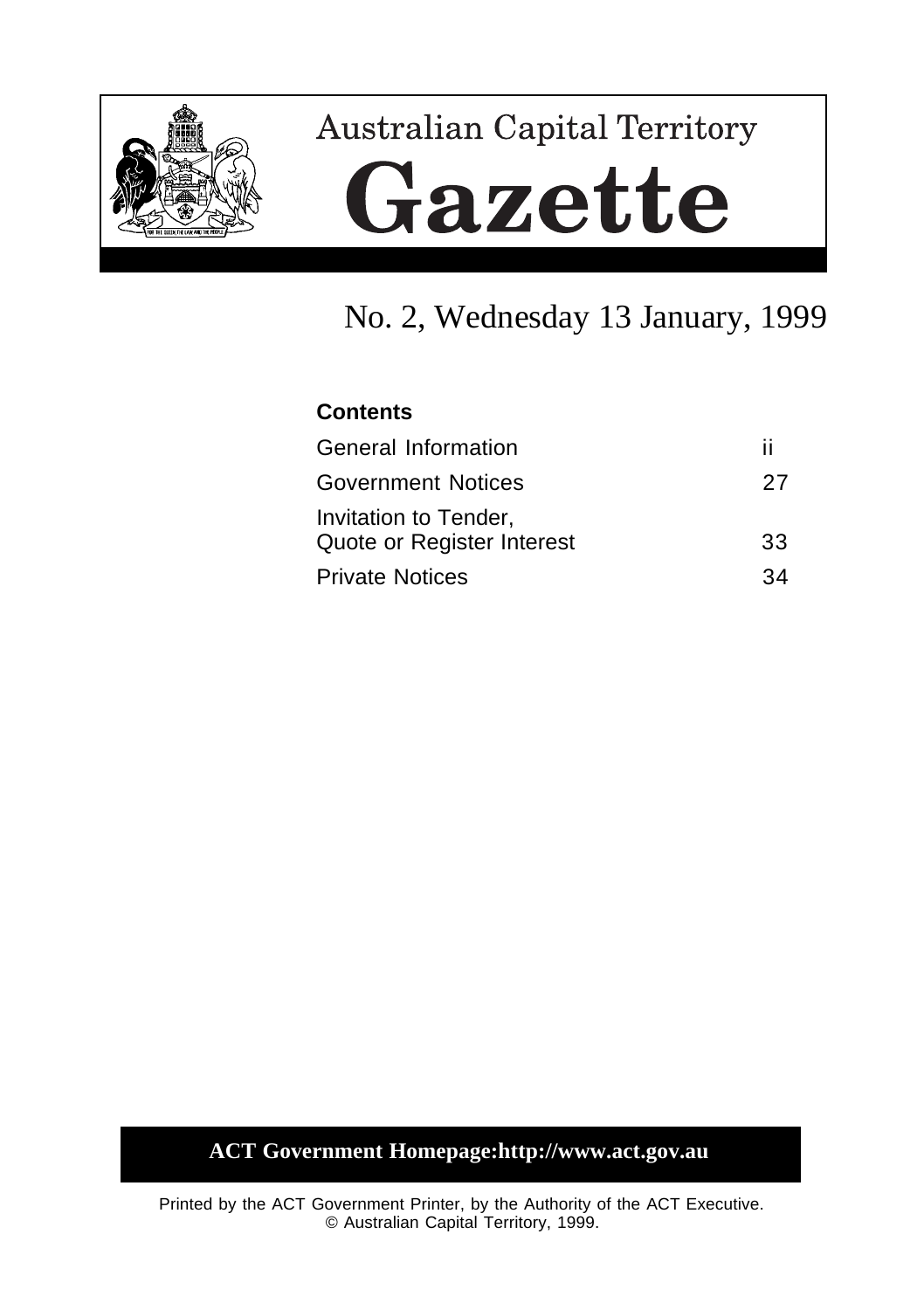# **GENERAL INFORMATION**

#### **ACT GOVERNMENT GAZETTE**

The ACT Government Gazette is published each Wednesday. The sections included in the publication are:

- General Information;
- Government Notices;
- Purchasing and Disposals;
- Invitations to Tender, Quote or Register Interest;
- Contracts arranged, and
- Private Notices

(Australian Public Service notices will continue to appear in the Commonwealth of Australia Gazette).

#### **CONTACT DETAILS**

ACT Gazette Officer Publishing Services GPO Box 158 Canberra Act 2601

Phone: (02) 6205 0484 Fax: (02) 6205 0266 **e-mail: gazette\_office@dpa.act.gov.au** ACT Gazette Office Level 7, Macarthur House Wattle Street Lyneham 2602

#### **Notices for Publications**

Notices for the Gazette are to be lodged by 12 noon on the Wednesday prior to publication. Notices can be lodged in advance in hard copy or facsimile, by electronic mail or diskette, with a brief message of instruction and a WORD compatible document attachment.

A Gazette Request Form must also be delivered to the Gazette Office, by hand, mail or fax. For copies of this form please telephone the Gazette Office or go to www.act.gov.au/government/reports/pub/gazreq.doc.

Signed notices must be sighted by the Gazette Office before gazettal can proceed.

**Purchasing and Disposal Codes** may be accessed on the ACT Government Website:

www.act.gov.au/government/report/pub/gazette/p&d.pdf. Alternatively, you may obtain a hard copy listing by contacting the gazette office.

#### **Private Notices**

The fee for a private notice is as follows:

• minimum charge \$1.00 per word or \$100.00 whichever is the greater.

Cheques are to be made payable to 'Publishing Services' and are to be forwarded to the Gazette office with a copy of the notice (Either on a PC formatted disk in WORD, or if the notice has already been emailed, a hard copy of the notice) and Gazette Request Form. Payment can be made by EFTPOS (Bankcard, Visa or Mastercard) by telephoning the Gazette Office. Payment must be received before gazettal can proceed.

#### **Purchasing and Subscriptions**

Copies of the ACT Government Gazette may be purchased at a cost of \$5.00 (or \$2.00 for a Special Gazette) from the ACT Government shopfront, Legislation/Gazette sales counter, East Row, Canberra City. Subscriptions to the Gazette maybe arranged through the Gazette Office at a price of \$180.00 (1 Jan 99 - 30 Jun 99) or part thereof, including postage. Refunds will not be given for cancellations. Claims for missing items will be recognised as valid if lodged within 28 days of publication.

#### **Copyright Notice - Australian Capital Territory**

This work is copyright. Apart from any use as permitted under the Copyright Act 1968, no part may be reproduced by any process without written permission from Library and Information Management, Department of Urban Services, ACT Government, GPO Box 249, Civic Square ACT 2608.

#### **Products and Services advertised in this publication are not necessarily endorsed by the ACT Government**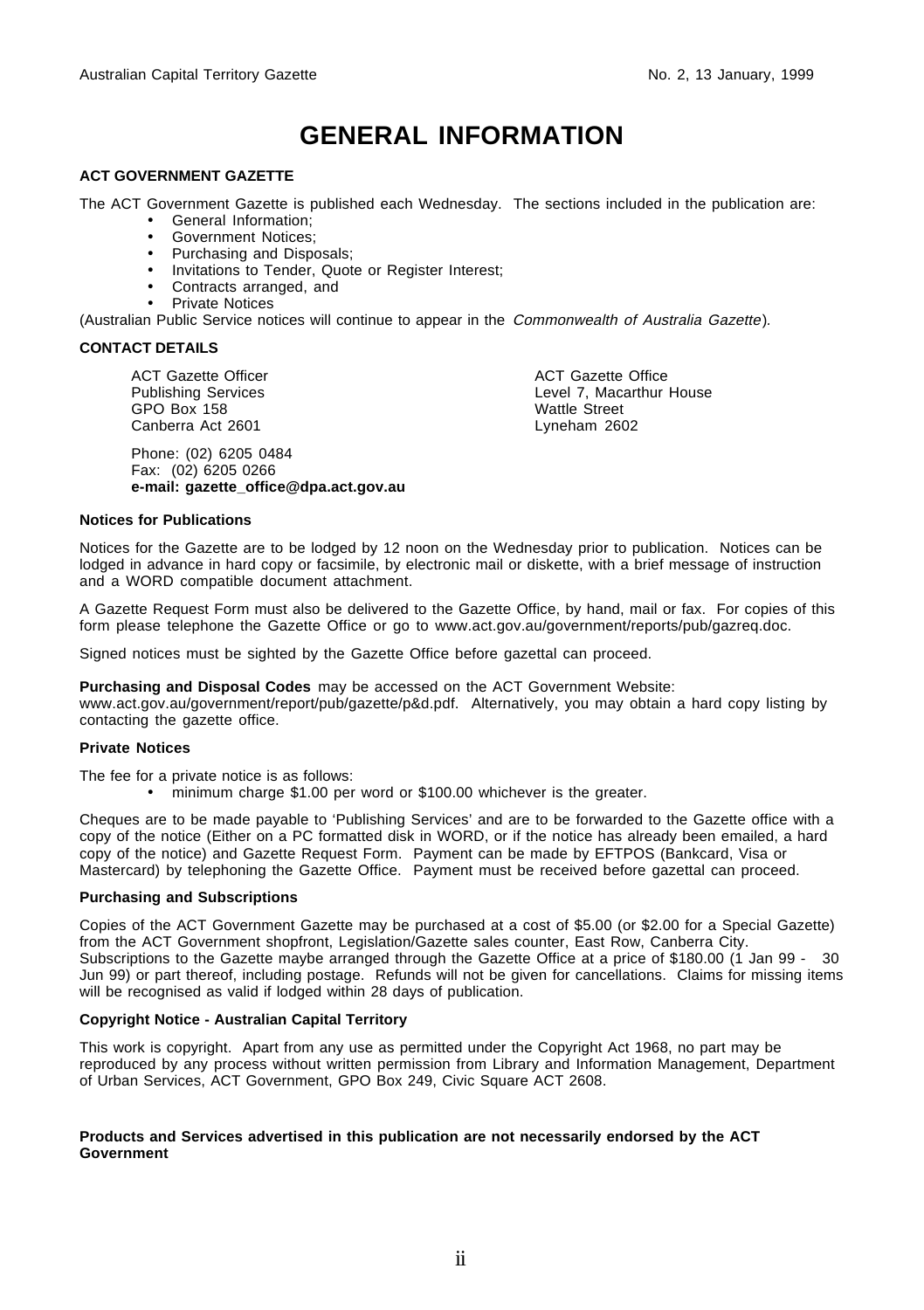# **GOVERNMENT NOTICES**

#### **NOTIFICATION OF THE MAKING OF AN INSTRUMENT**

NOTICE is hereby given that the undermentioned Instrument of the Australian Capital Territory has been made. Copies of the Instrument may be purchased from Publishing Services, Legislation and Sales Counter, ACT Government Shopfront, Crn City Walk and East Row Canberra City ACT 2601.

| Act under which<br>Instrument made                            | <b>Description of Instrument</b>                                           | Number and year of<br><b>Instrument</b> |
|---------------------------------------------------------------|----------------------------------------------------------------------------|-----------------------------------------|
| Remand Centres Act 1976<br>and Periodic Detention Act<br>1995 | Appointment of Geoffrey<br>William Potts to act as an<br>Official Visitor. | No. 3 of 1999                           |
| Land (Planning and<br>Environment) Act 1991                   | Criteria for the grant of a<br>further rural lease under<br>Section 171A.  | No. 4 of 1999                           |

#### **NOTIFICATION OF THE MAKING OF A REGULATION**

NOTICE is hereby given that the undermentioned Regulation of the Australian Capital Territory has been made. Copies of the Regulation may be purchased from Publishing Services, Legislation and Sales Counter, ACT Government Shopfront, Crn City Walk and East Row, Canberra City ACT 2601.

| Act under which<br><b>Regulation made</b> | <b>Description of Regulation</b>         | Number and year of<br><b>Regulation</b> |
|-------------------------------------------|------------------------------------------|-----------------------------------------|
| Liquor Act 1975                           | <b>Liquor Regulations</b><br>(Amendment) | No. 41 of 1998                          |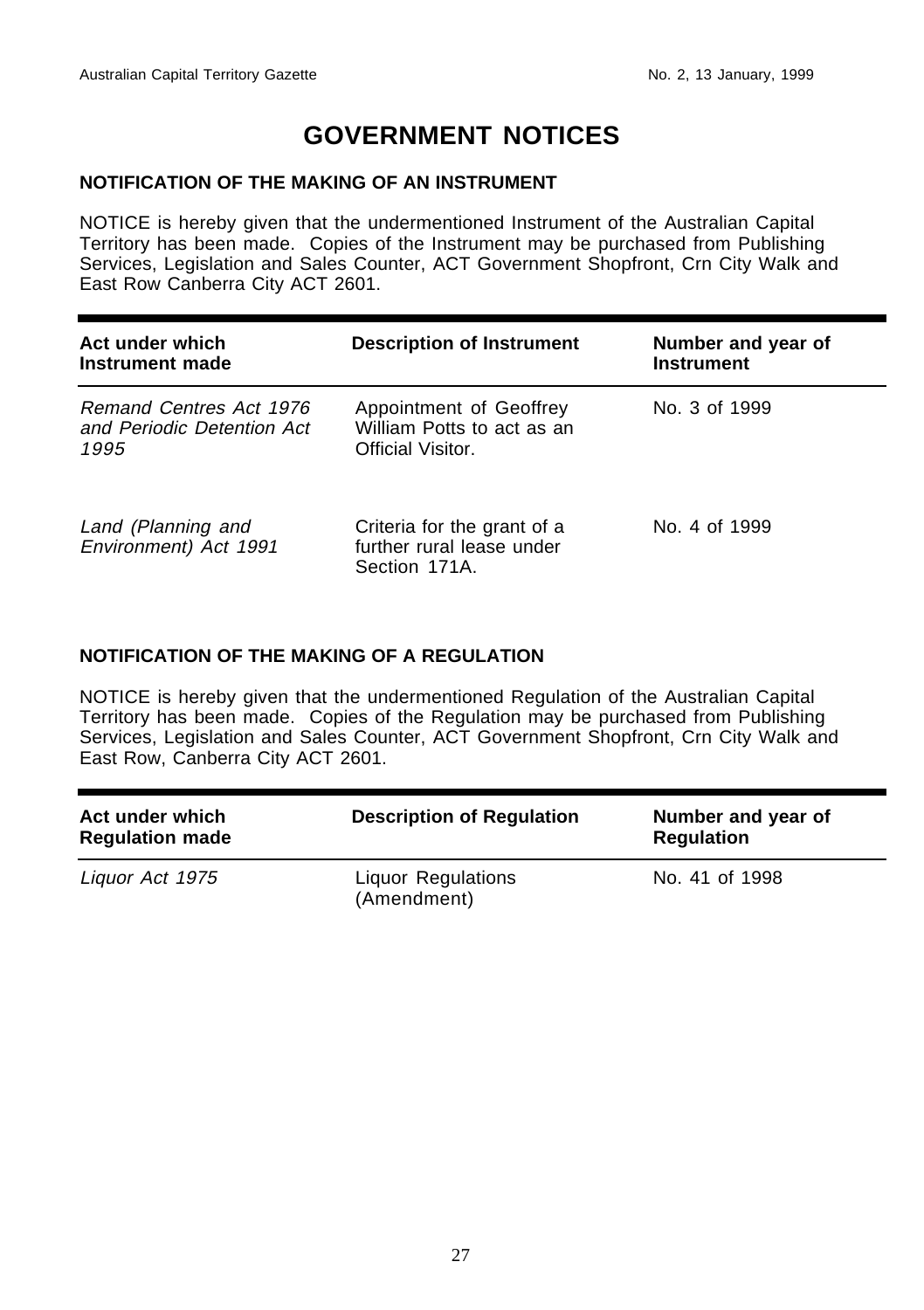## **ACT FIRE BRIGADE**

## **FIRE BRIGADE (ADMINISTRATION) ACT 1974**

#### **PROVISIONAL PROMOTIONS MADE UNDER SECTION 29**

I Ronald James Dance, Fire Commissioner, hereby promote the following members under section 29(1) of the Fire Brigade (Administration) Act 1974.

The Promotion is provisional and may be subject to appeal under section 33 of the Act. Members of the Brigade who wish to consider lodging an appeal against a provisional promotion may obtain written information on the appeal process by contacting the Recruitment Officer at ACT Emergency Services Bureau Headquarters, 123 Carruthers Street Curtin, or by telephoning (02) 6207 5844 during business hours.

The only ground for appeal is greater efficiency. Appeals must be lodged by 4:51pm on the fourteenth day after the date of this Gazette with the Convenor, ACT Fire Brigade Promotion Appeal Committee, Merit Protection and Review Agency, Level 3, 65-67 Constitution Avenue, Campbell ACT 2601.

The following promotions are effective 12 December 1998

#### **M. C. Burns 747-54884**

From: First Class "A" Grade Firefighter<br>To: Senior Firefighter Senior Firefighter

**P. A. Fixter 747-54833**

First Class "B" Grade Firefighter To: First Class "A" Grade Firefighter

**M. Hayes 747-54809**

From: First Class "B" Grade Firefighter To: First Class "A" Grade Firefighter

Fire Commissioner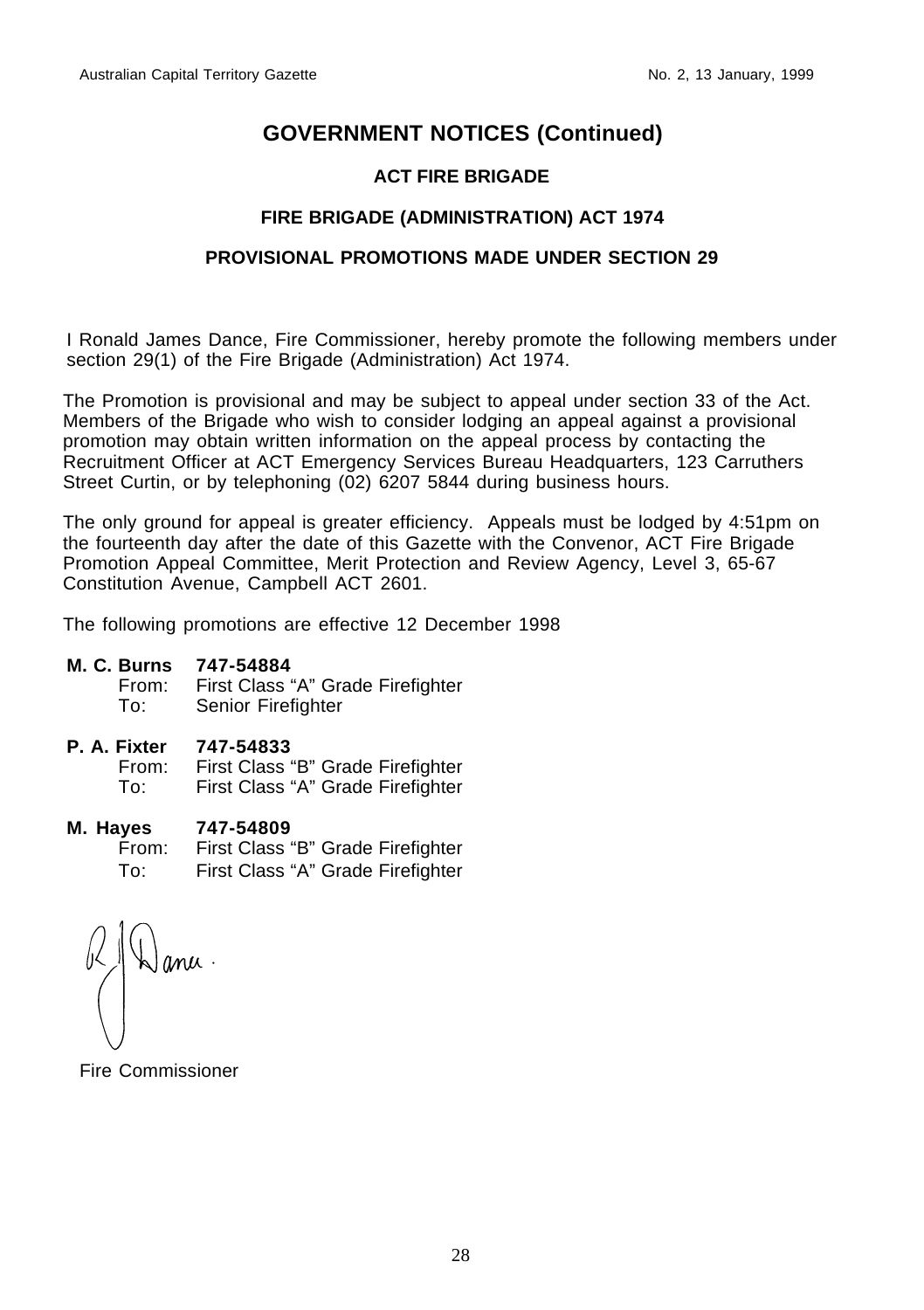## **ENVIRONMENT ACT, ENVIRONMENT PROTECTION**

## **AUSTRALIAN CAPITAL TERRITORY**

#### **ENVIRONMENT PROTECTION ACT 1997**

#### **ENVIRONMENTAL AUTHORISATIONS**

\_\_\_\_\_\_\_\_\_\_\_\_\_\_\_\_\_\_\_\_\_\_\_\_\_\_\_\_\_\_\_\_\_\_\_\_\_\_\_\_\_\_\_\_\_\_\_\_\_\_\_\_\_\_\_\_\_\_\_\_\_\_\_\_\_\_\_\_\_

Notice is hereby given that under Section 49 of the Environment Protection Act 1997, environmental authorisations to conduct activities have been granted to the organisations set out below:

| Organisation                                | <b>Brief Description</b><br>of Activity        | Location                                               |
|---------------------------------------------|------------------------------------------------|--------------------------------------------------------|
| <b>ACT Waste</b>                            | <b>Commercial Landfill</b>                     | Mugga Lane, Jerrabomberra                              |
| <b>ACT Waste</b><br>Queanbeyan City Council | <b>Commercial Landfill</b><br>Sewage Treatment | Parkwood Road, Parkwood<br>Crawford Street, Queanbeyan |

Under Section 135 of the Environment Protection Act 1997, an application may be made to the Administrative Appeals Tribunal (AAT) for a review of the decision to which this notice relates. The AAT may be contacted on telephone number 6217 4277 or at the Magistrates Court Building, Knowles Place, Canberra City.

A copy of the environmental authorisations is available for public inspection, during business hours, at the office of the Environment Management Authority, Level 2, South Wing, Macarthur House, Wattle Street Lyneham ACT.

Dated the eighth day of January 1999

**Gary Croston** Gary Croston delegate for Environment Management Authority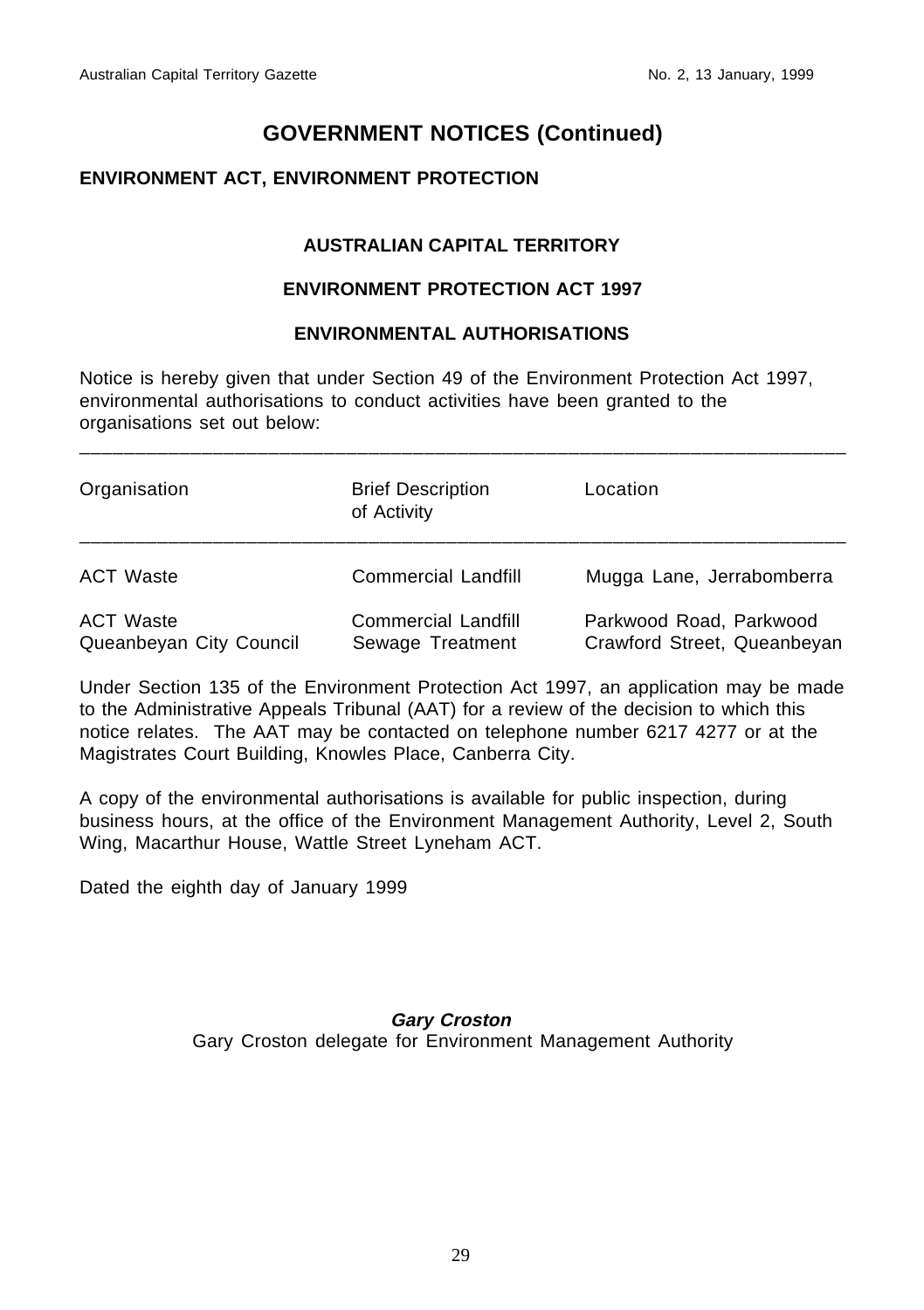**INSTRUMENT NO. R1/99** 

#### PUBLIC ROADS ACT 1902 (NSW)

#### **NOTIFICATION OF ROAD CLOSURES**

Pursuant to section 20 of the Public Roads Act 1902 (NSW) I close the roads described in the schedule below shown in thick black lines on the plans annexed hereto.

 $DATE - 1 - 99$ 

JOHN ROBERT THWAITE Delegate of the Minister

#### **SCHEDULE**

Plan No. 1: Former New South Wales Crown Road within Blocks 597 and 598 in the District of Majura.

Plan No. 2 : Part of the road known as Callam Street adjacent to Blocks 2, 12 and 13 Section 80 in the Division of Phillip in the District of Woden Valley.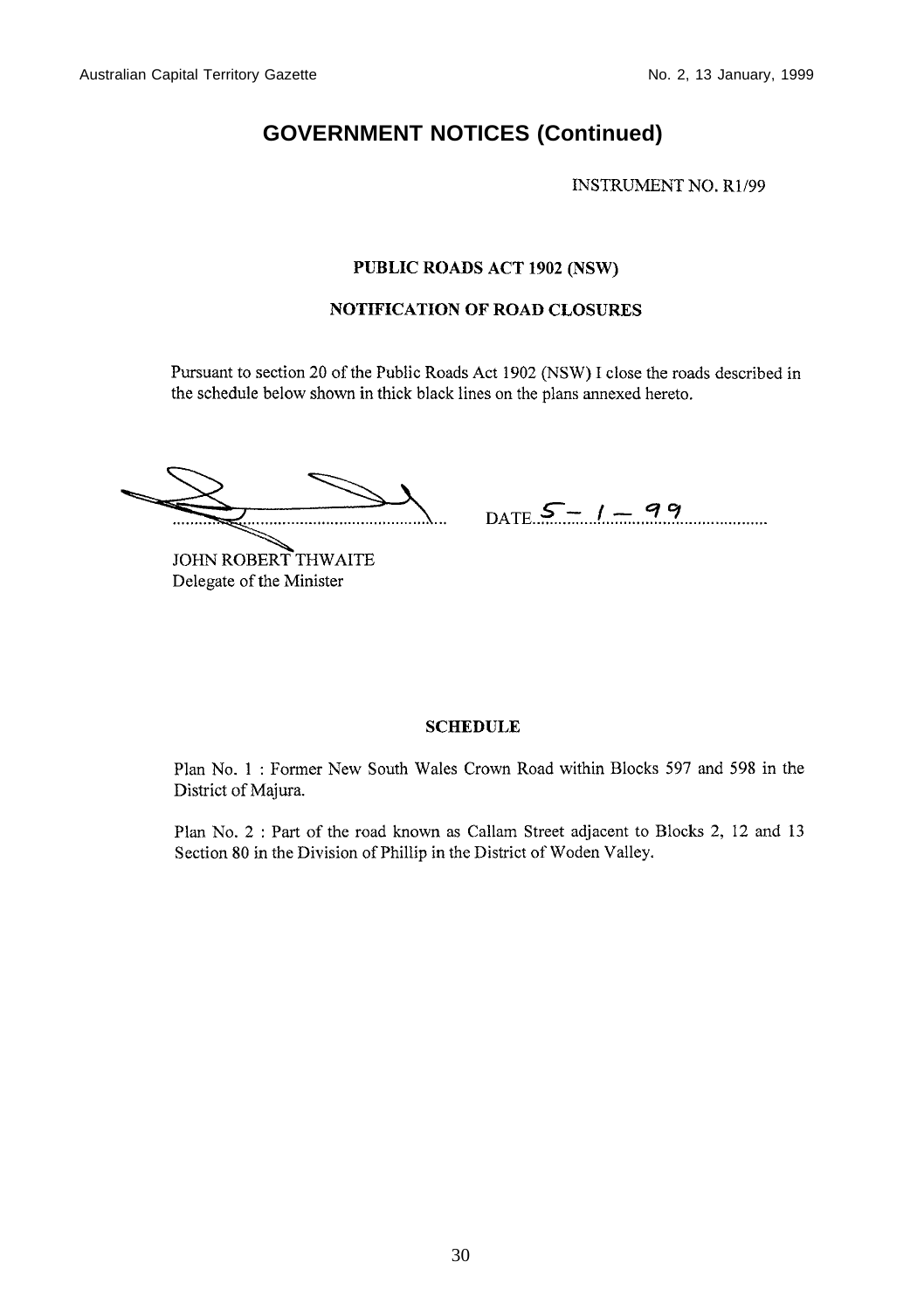



Delegate Mnitials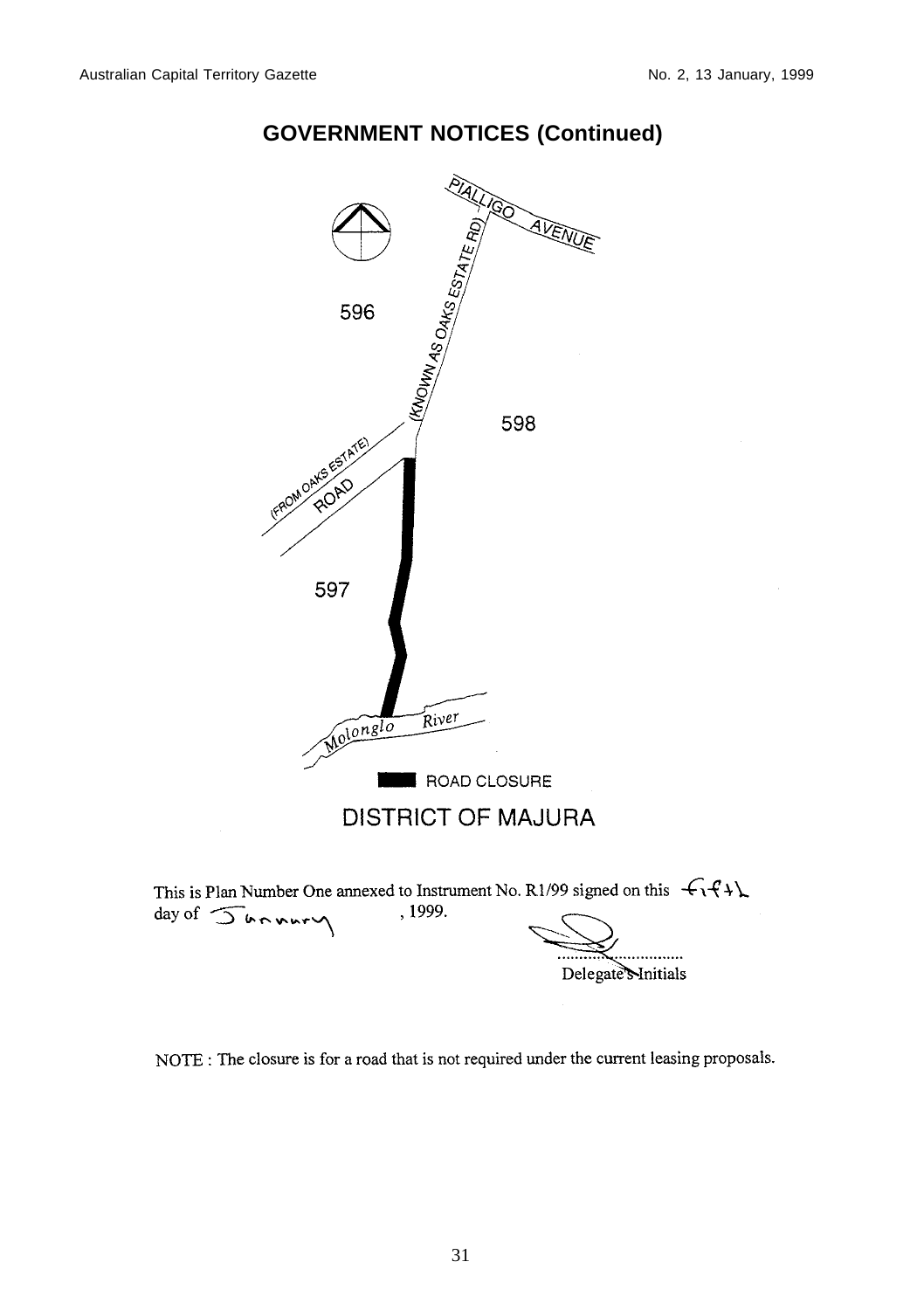

. . . . . . . . . . . Delegate's Initials

NOTE: The closure is for part of a road that is not required under current leasing proposals.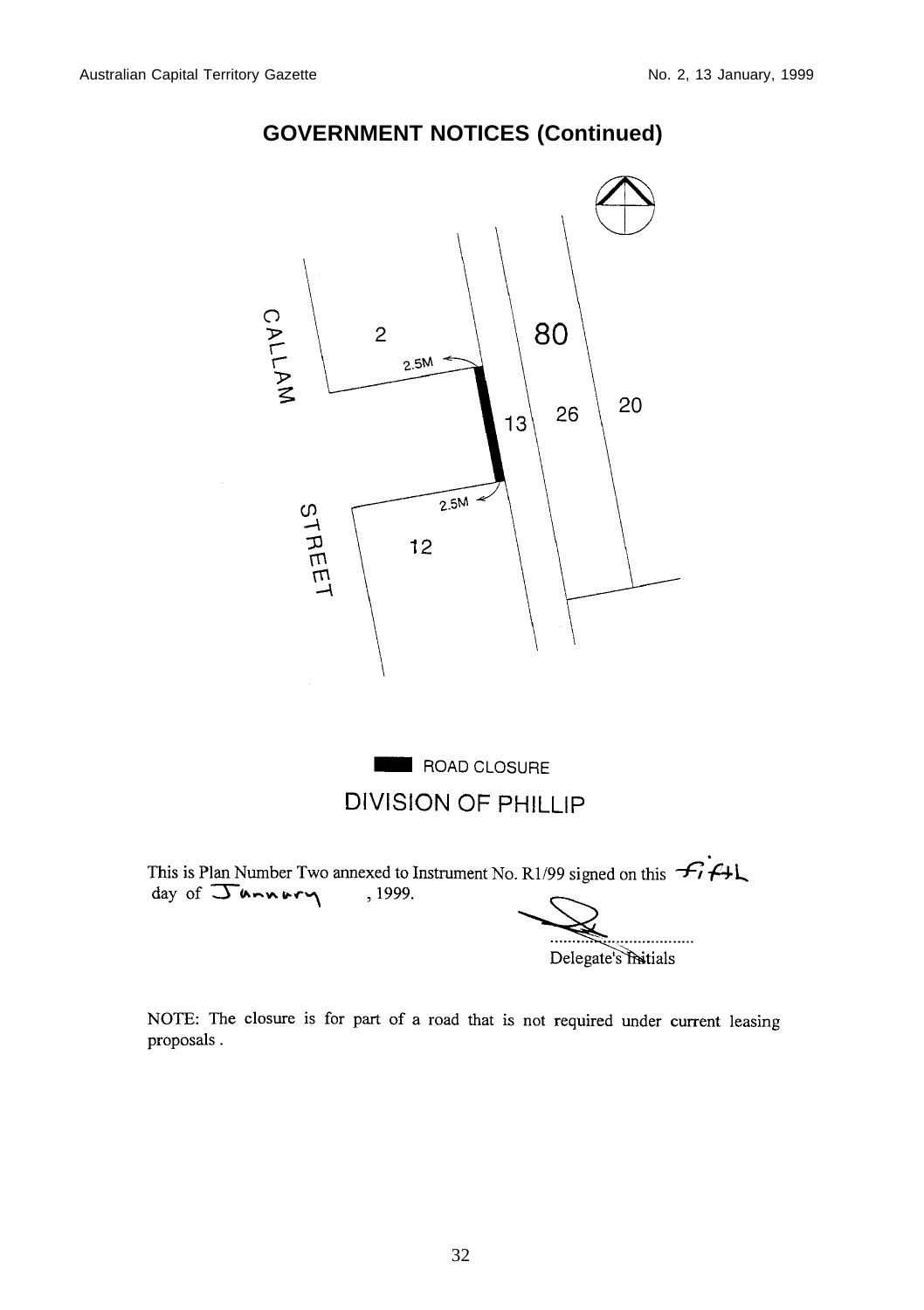# **INVITATION TO TENDER, QUOTE OR REGISTER INTEREST**

| <b>CIVIC TOILETS - INSTALLATION OF EXELOO</b><br><b>TOILETS AND ASSOCIATED WORKS</b>                                                                                                                                                                                | <b>BUILDING DEMOLITION AND MATERIALS</b><br><b>I RECYCLING - KINGSTON FORESHORE</b><br><b>REDEVELOPMENT</b>                                                                                                    |  |
|---------------------------------------------------------------------------------------------------------------------------------------------------------------------------------------------------------------------------------------------------------------------|----------------------------------------------------------------------------------------------------------------------------------------------------------------------------------------------------------------|--|
| Project No: 59.5227.10<br>Pre-Qualification: CC-0.5 or better<br>Closing date:<br>28 January 1999<br>Deposit:<br>\$100<br>Civic<br>Location:<br>Technical enquiries: G Squires<br>02 6281 1711<br>Ph:                                                               | Project No: 33.7696.14<br>Closing date:<br>28 January 1999<br>Technical enquiries:<br>Mike Lyons<br>Ph: 02 6251 6313<br>Documents for the above tender are available from:                                     |  |
| Documents for the above tender are available from:<br>Ove Arup & Partners<br>24 Thesiger Court                                                                                                                                                                      | <b>RD Gossip Pty Ltd</b><br>2 Lawry Place<br>Macquarie ACT 2614<br>Ph: 02 6251 6313  Fax: 02 6253 1989                                                                                                         |  |
| Deakin ACT 2600<br>Ph: 02 6281 1711<br>Fax: 02 6282 5333<br>SUPPLY OF ARMOURED CAR AND CASH<br><b>DELIVERY SERVICE</b>                                                                                                                                              | The above tenders close at 2.00pm local (Canberra)<br>time and should be placed in the ACT Contracts and<br>Purchasing Tender Box, Level 4, Macarthur House,<br>12 Wattle Street, Lyneham ACT 2602. Tender Box |  |
| The succesful Tenderer will provide cash collection<br>services for the ACT Motor Vehicle Registry, the ACT<br>Government Shopfront and ACT Parking Operations.                                                                                                     | facsimile (02) 6207 5460. Late tenders will not be<br>considered.<br>HOTLINE: Sub-contractors with payment problems on<br>ACT Government construction projects are invited to<br>phone (02) 6207 5550.         |  |
| The service includes cash collections, deliveries,<br>processing and accounting; and safe custody of<br>documents.                                                                                                                                                  |                                                                                                                                                                                                                |  |
| Tender No: T98224<br>Closing date:<br>28 January 1999<br>\$25<br>Fee:<br>Technical enquiries: Michael Lawrence<br>Ph: 0418 631 274                                                                                                                                  |                                                                                                                                                                                                                |  |
| <b>CONSULTANCY FOR A NATURE CONSERVATION</b><br><b>MANAGEMENT STUDY</b>                                                                                                                                                                                             |                                                                                                                                                                                                                |  |
| Tender No: T98244                                                                                                                                                                                                                                                   |                                                                                                                                                                                                                |  |
| This consultancy is for the delivery of Stage 1 of a four<br>stage nature conservation management study. The<br>first stage covers the development of an appropriate<br>method, including an index or rating, for assessing<br>relative nature conservation values. |                                                                                                                                                                                                                |  |
| Technical Enquiries: Chris Nazer<br>Ph: 02 6207 2525<br>Closing Date:<br>28 January 1999<br>Fee:<br>\$25                                                                                                                                                            |                                                                                                                                                                                                                |  |
| Documents for the above two tenders are available<br>from:                                                                                                                                                                                                          |                                                                                                                                                                                                                |  |
| <b>ACT Contracts &amp; Purchasing Level 4, Macarthur</b><br>House<br>12 Wattle St<br>LYNEHAM ACT 2602<br>Ph: 02 6207 5542   Fax: 02 6207 5543                                                                                                                       |                                                                                                                                                                                                                |  |
|                                                                                                                                                                                                                                                                     |                                                                                                                                                                                                                |  |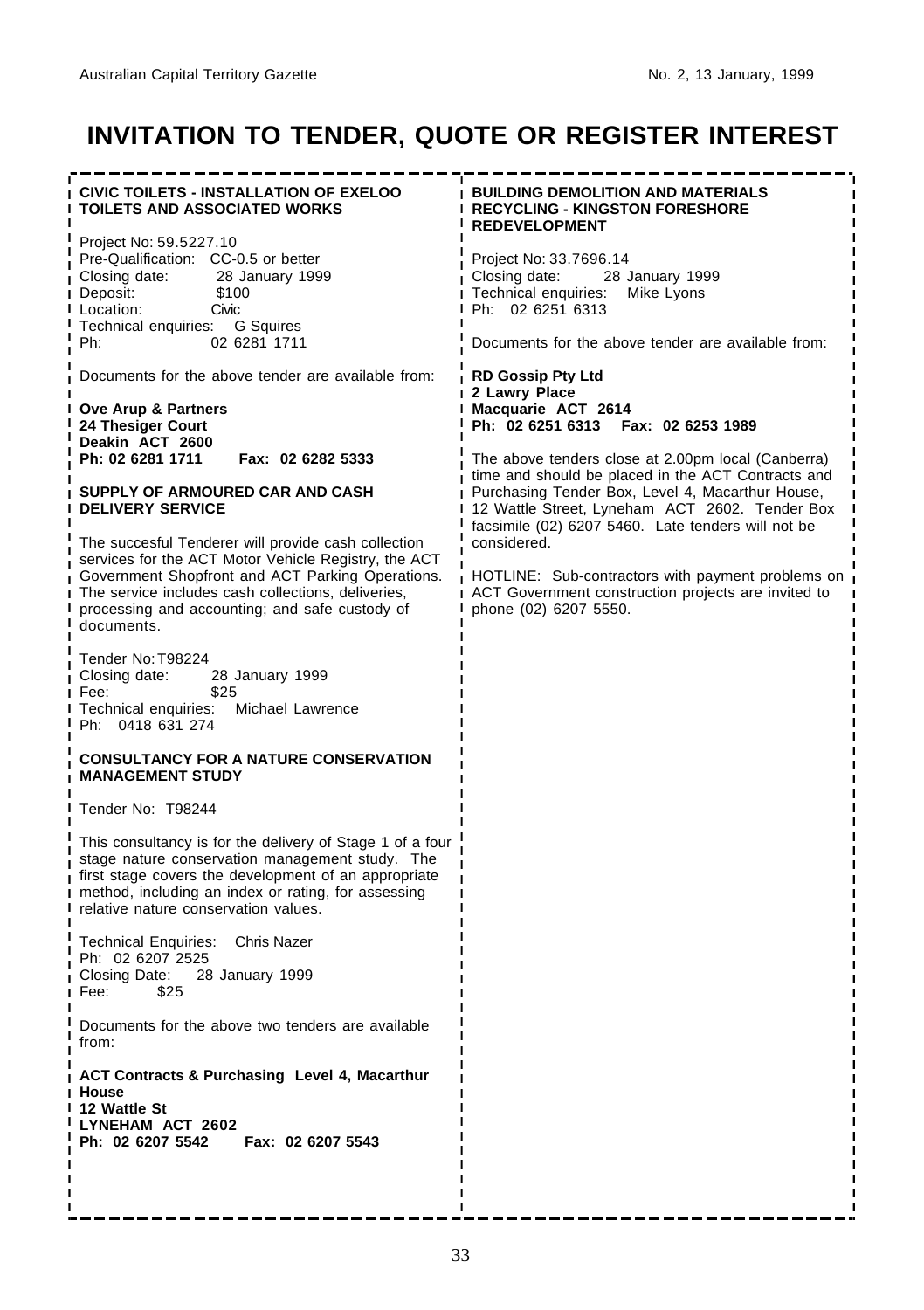# **PRIVATE NOTICES**

#### **IN THE SUPREME COURT OF THE AUSTRALIAN CAPITAL TERRITORY**

#### **PROBATE JURISDICTION**

**IN THE ESTATE** of **THOMAS DAVID EATON** late of 20 Gregson Close, Curtin in the Australian Capital Territory, Civil Engineer, retired, deceased.

Probate was granted by the Supreme Court of the Australian Capital Territory on 31 December 1998.

Pursuant to the Administration and Probate Act 1929-1980, the Family Provision Act 1969, the Trustee Act 1957-1975 and the Wills Act 1968 **PERPETUAL TRUSTEES (AUSTRALIA) LIMITED ACN 000 431 827** and **DOROTHY GRACE EATON** the executors of the will of **THOMAS DAVID EATON** who died on 31 July 1998 hereby give notice that creditors and others wishing to make an application for rectification of the will of the deceased and others having any claims against or to the estate of the deceased are required to send particulars of their claim to Perpetual Trustees Australia Limited and Dorothy Grace Eaton of Perpetual Trustees Building, 10 Rudd Street, Canberra in the Australian Capital Territory on or before 20 March 1999 at the expiration of which time Perpetual Trustees Australia Limited and Dorothy Grace Eaton will distribute the assets of the deceased, to the persons entitled having regard only to the claims of which they then have notice.

**DATED** this sixth day of January 1999

**Mallesons Stephen Jaques** Proctors for the Executor 60 Marcus Clarke Street Canberra City ACT 2601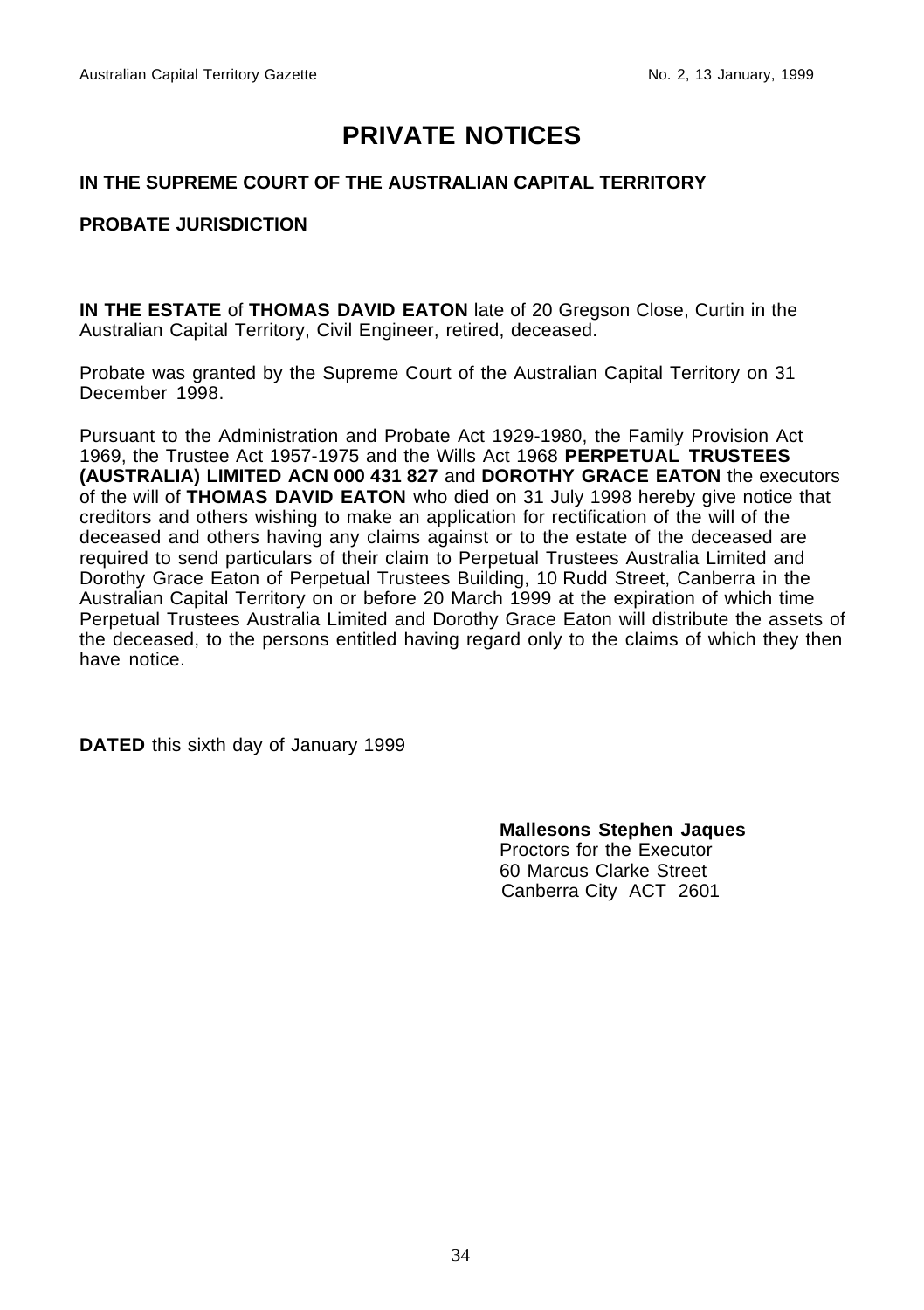## **PRIVATE NOTICES (Continued)**

#### NOTICE TO CLAIMANTS

In the Estate of **INDIRABAI BALKRISHNA KELSHIKER** late of 48 McKail Crescent, Stirling in the Australian Capital Territory, Widow, who died on 8 December 1998 leaving will dated 28 December 1993. An **ELECTION TO ADMINISTER** to administer the estate of the abovenamed was filed by the PUBLIC TRUSTEE FOR THE AUSTRALIAN CAPITAL TERRITORY on 31 December 1998. All persons having claims against the estate must send particulars thereof to the PUBLIC TRUSTEE, GPO Box 515, Canberra ACT 2601 within two months of publication of this notice. After that time the PUBLIC TRUSTEE may distribute the estate assets having regard only to those claims as received in writing.

D F Kargas, Public Trustee ACT

35